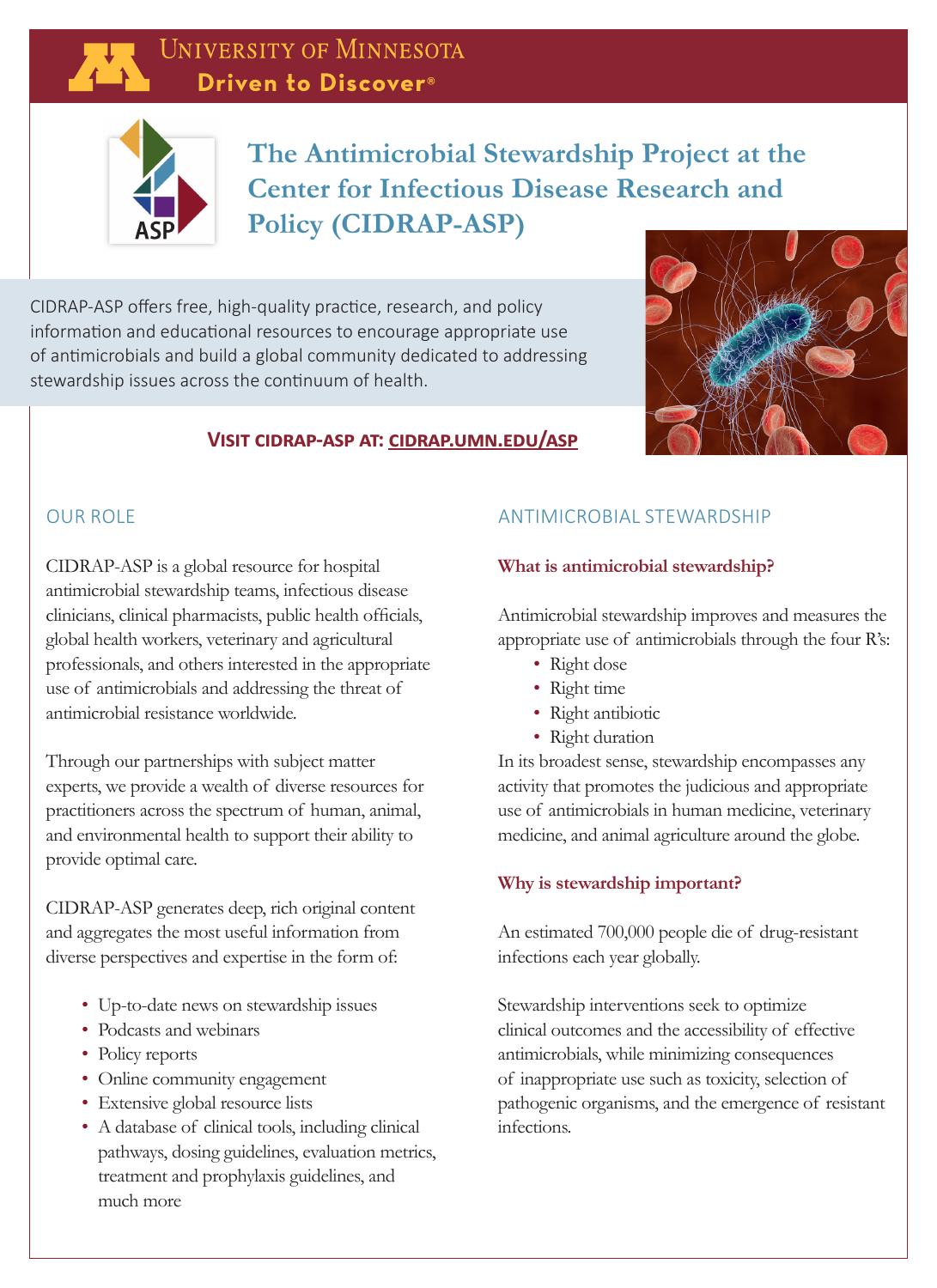## OUR WORK

CIDRAP-ASP's primary goal is to be a high-quality, international repository for experiential- and evidencebased antimicrobial stewardship information and resources.

## **Diverse expertise**

An advisory committee comprising clinicians, pharmacists, and policy experts working to implement stewardship across the globe informs CIDRAP-ASP's priorities, goals, and focus areas.

Experts lend their voices to our series of podcasts and webinars that delve into practical issues, including:

- Outpatient prescribing practices and
- surveillance
- Antimicrobial stewardship tools
- Antimicrobial access in developing
- regions
- Global stewardship education methods

#### **Policy synthesis**

Several times each year, CIDRAP-ASP provides in-depth policy analysis of targeted antimicrobial resistance and stewardship issues, legislation, regulations, guidance, and global models of practice, along with more frequent news briefs on policy activities across the human, animal, and environmental health continuum.

## ABOUT CIDRAP

The Center for Infectious Disease Research and Policy at the University of Minnesota works to prevent illness and death from infectious disease threats through the translation of scientific information into practical applications, policies, and solutions.

CIDRAP-ASP launched in July 2016 with a grant from Merck & Co.

## OUR COMMUNITY

CIDRAP-ASP fosters a growing online community through its social media accounts, weekly newsletter, and monthly quizzes.

**Web site: cidrap.umn.edu/asp**

**On Twitter: @CIDRAP\_ASP**

## **On Facebook: CIDRAPASP**



## OUR WORK IN ACTION

**"Antibiotic stewardship is for our children's children. We all need to be 'stewards' of antibiotics. CIDRAP-ASP is my go-to website for the cutting-edge news in infectious diseases."**

#### **Debbie Goff, PharmD**

Clinical Associate Professor, College of Pharmacy The Ohio State University Medical Center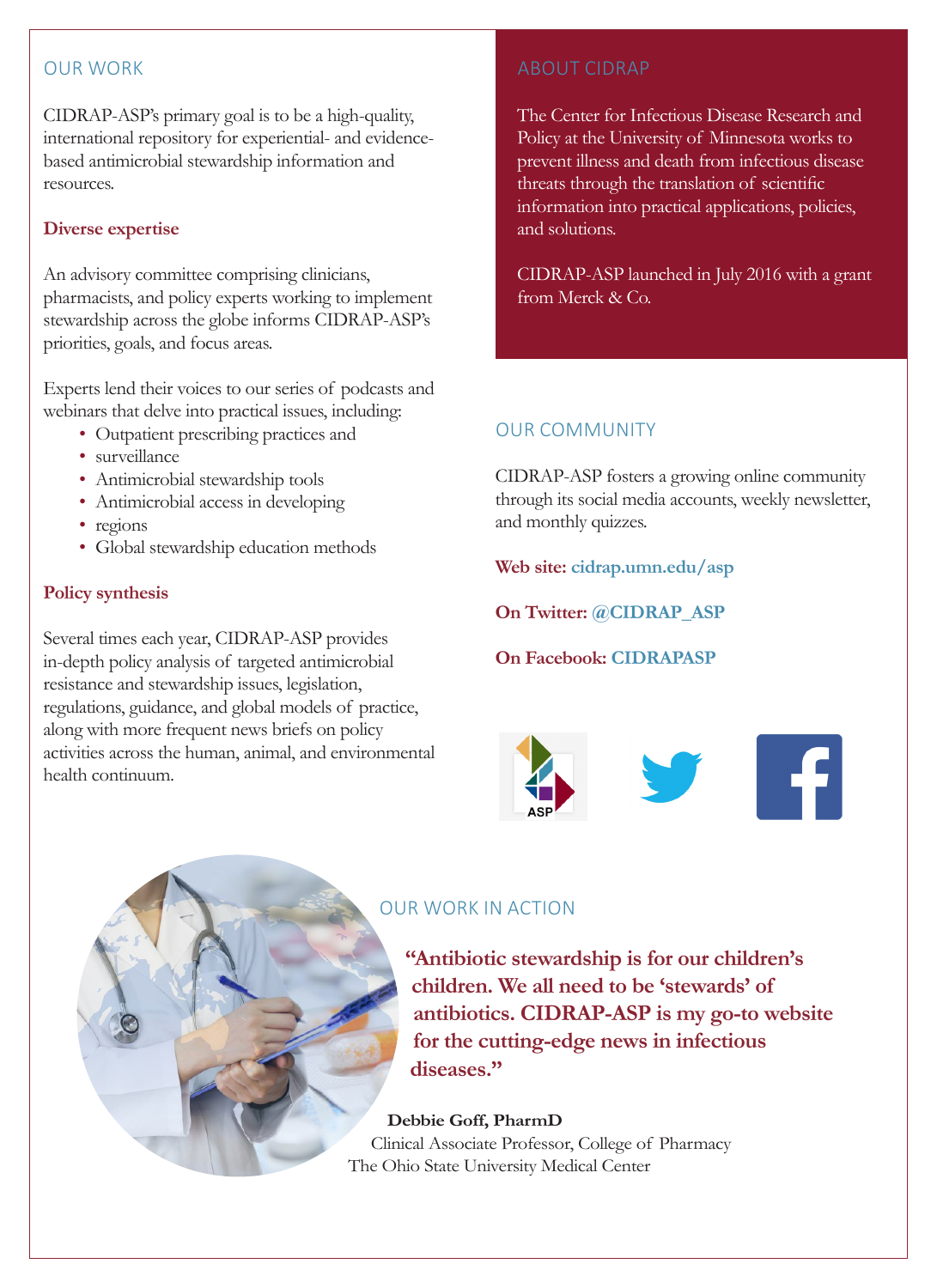

## OUR WORK, continued

#### **The latest news**

Multiple online news stories each week detail and interpret antimicrobial stewardship initiatives and resistance issues from diverse human health, governmental, and agricultural perspectives.

#### **Recent research**

Whether you're providing patient care or studying for an exam, our conference summaries of breaking stewardship research and our bibliographies on antimicrobial resistance, prescribing, stewardship interventions, dosing, metrics, infection control, microbiology, animal health, and Clostridium difficile provide one of the most extensive, up-to-date resources available of peer-reviewed literature on antimicrobial stewardship and resistance.

#### **Clinical tools**

A database of hundreds of publicly available clinical tools offers adaptable materials on dosing, treatment, formulary restrictions, diagnostics, and more for use in diverse healthcare and veterinary settings.

#### **Global efforts**

Our list of programs and courses around the world addresses stewardship's dual purpose: to use antimicrobials wisely to discourage the spread of resistant infections, while increasing or maintaining access to effective treatments in low- and middleincome countries.

#### OUR ADVISORY COMMITTEE

Stanley Deresinski, MD Stanford University School of Medicine

Elizabeth Dodds Ashley, PharmD Duke University

Debra A. Goff, PharmD The Ohio State University Medical Center

Gail Hansen, DVM, MPH Hansen Consulting LLC

Lauri Hicks, DO Division of Healthcare Quality Promotion, CDC

Marc Mendelson, PhD University of Cape Town

Dilip Nathwani, OBE Ninewells Hospital and Medical School

Jason Newland, MD, MEd FDIPS Washington University in St. Louis

Céline Pulcini, MD, PhD Nancy University Hospital & University of Lorraine

John Rotschafer, PharmD, FCCP Department of Experimental and Clinical Pharmacology, University of Minnesota

Brad Spellberg, MD USC Keck School of Medicine

Arjun Srinivasan, MD Division of Healthcare Quality Promotion, CDC